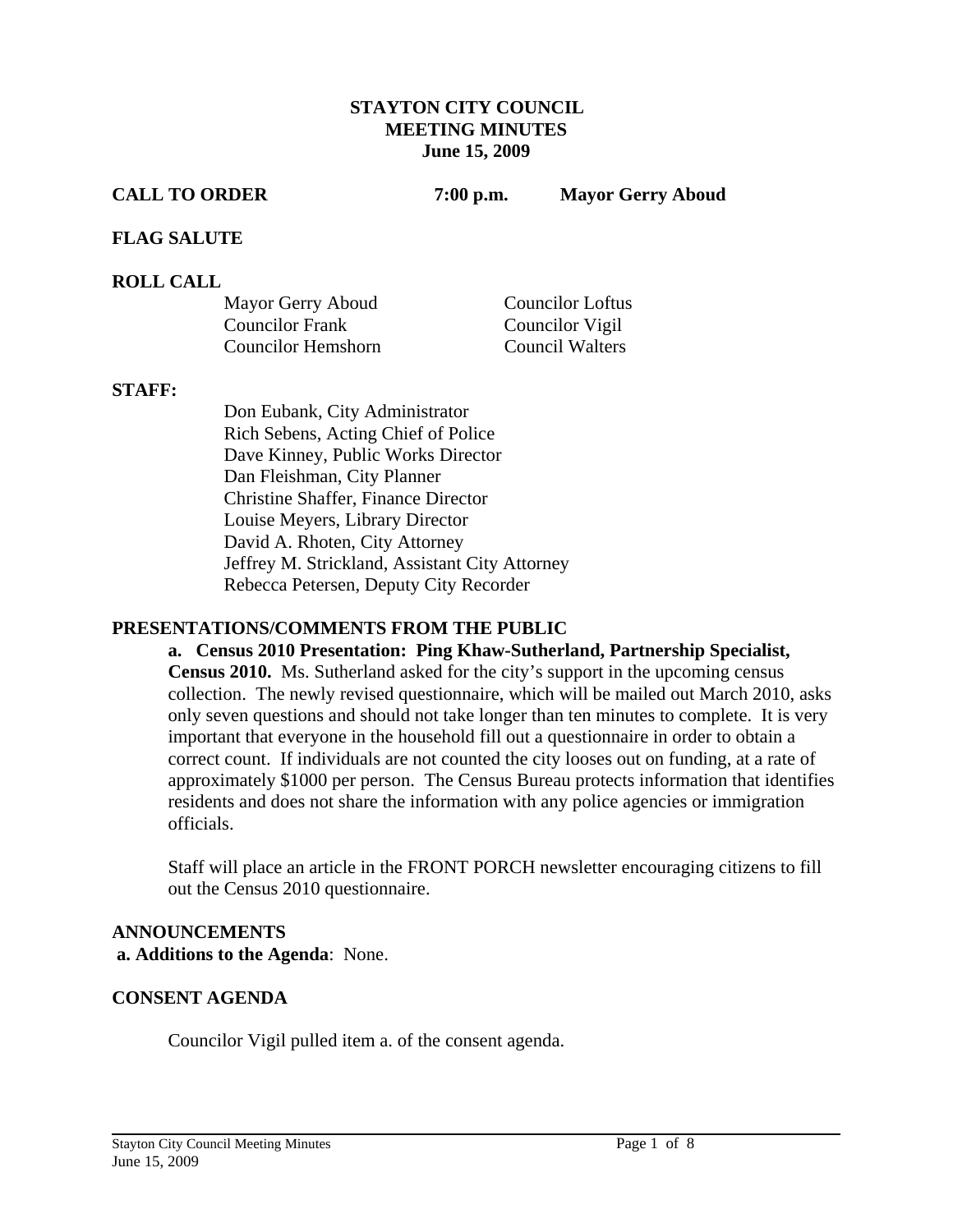**MOTION:** From Councilor Vigil, seconded by Councilor Loftus, to approve the Consent Agenda items b. c. & d. Motion passed 5:0.

Referring to page 4, Banking Services Contract, Councilor Vigil pointed out that during the meeting of June 01, 2009, Ms. Shaffer stated Mike Jaeger, Manager, West Coast Bank Stayton was part of the budget committee. Prior to the RFP being sent out for Banking Services, Mr. Jaeger resigned his position on the budget committee.

**MOTION:** From Councilor Vigil, seconded by Councilor Walters, to approve item a. of the consent agenda, the meeting minutes of June 01, 200 as amended. Motion passed: 5:0.

# **PUBLIC HEARING**

# **City of Stayton 2009 – 2010 Budget**

- **a. Commencement of Public Hearing:** Mayor Aboud opened the public hearing at 7:25 pm.
- **b. Staff Report:** Ms. Shaffer stated that Oregon Local Budget Law requires that a public hearing be held by the governing body prior to its adoption of a budget for the ensuing fiscal year.The purpose of the hearing is to receive public input and testimony concerning the budget approved by the City of Stayton Budget Committee.

At the Council's request, staff contacted Bob Pendleton, Santiam Heritage Foundation. He was asked to come to the meeting and answer questions the council may have regarding possible funds to purchase a lawn mower.

- **c. Proponents' Testimony:** None.
- **d. Opponents' Testimony:** None.
- **e. General Testimony:** Bob Pendleton, Stayton. Mr. Pendleton stated that the Santiam Heritage Foundation submitted a request for \$800 to purchase a used lawn mower. The mower will be used to keep up the grounds at the Brown House. In response to a question as to whether or not \$800 is enough to purchase a good running mower, Mr. Pendleton stated that they have found a used one that will suit them just fine.
- **f. Questions from Public:** None.
- **g. Questions from Council:** None.
- **h. Staff Summary:** Ms. Shaffer stated that staff is recommending approval of the budget as presented.
- **i. Close of Hearing:** Mayor Aboud closed the public hearing at 7:31 pm.

#### **NEW BUSINESS**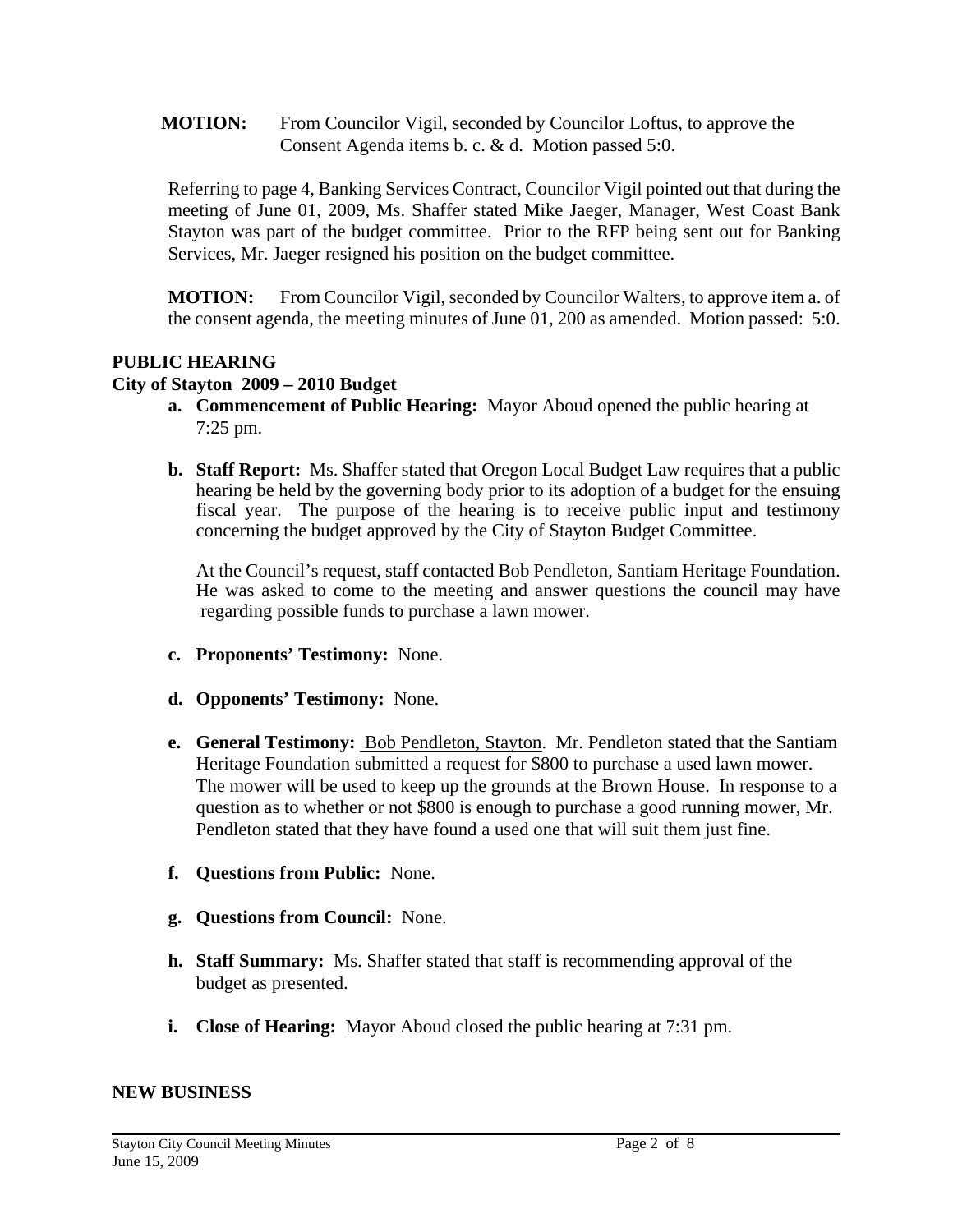# **Resolution No. 840, Adopting the 2009 – 2010 City Budget as Amended, Making Appropriations And Levying Property Taxes for the Fiscal year**

**a. Staff Report:** Ms. Shaffer stated that on May 11, 2009, the City of Stayton Budget Committee approved a City Budget for Fiscal Year 2009-2010, including the levying of the City's established permanent tax rate of \$3.328/\$1,000 of assessed value and a local option property tax in the fixed dollar amount of \$300,000 as approved by Stayton voters on May 20, 2008.

**b. Council Deliberation:** Councilor Loftus stated that with the closure of the Philips business, and the possibility of the building not getting sold, how will this loss impact the revenues that the city has already budgeted for? Ms. Shaffer stated that there should not be any change for this fiscal year if Philips has been making their property tax payments. Future years could be impacted if the property is not sold. The impact of loosing industrial property taxes is shared with other jurisdictions in Marion County and not just Stayton. Mayor Aboud stated that Salem Economic Development Corporation (SEDCOR) feels that since the Philips building is larger than most industrial property on the market it's a good selling point. The city is working closely with SEDCOR to find an interested party for the site and will probably be offering an incentive of no Systems Development Charges since the building is existing. Councilor Vigil stated that the thirty jobs being lost is what is left over from the 400 jobs they had only a few years ago.

Councilor Vigil stated that he has an issue with personnel costs across the board, as due to the downturn in the economy wages should not be raised. Ms. Shaffer stated both the AFSCME and SPOA Unions agreed to not receive Cost of Living Allowances (COLA) for the next fiscal year, along with Management/Non-Represented Employees.

For the public's information, Mayor Aboud explained that city council members, the mayor and six individuals from the community make up the budget committee. Once the budget is approved by the committee as a whole, the council can only change 10% per budget law.

The meeting was recessed at 8:00 pm, and re-convened at 8:05 pm.

 Councilor Vigil suggested reducing the total appropriations by 6%. Ms. Shaffer pointed out that by taking money from the construction fund does not give the city enough to work with. It will exceed the 10% allowed in every single fund. Mayor Aboud pointed out that if the budget would be reduced, the union wages would not be changed. The union employees are governed by their respective bargaining units, and the city has already approved their contracts. Councilor Loftus pointed out that with the current unemployment rate of 12.4% in Oregon, the city needs to do some "belt tightening". Councilor Frank stated that the budget process was done appropriately. Capital improvement projects have been previously approved by the council and they need to be paid for. Councilor Vigil stated that he is not ready to support only one option at this time, and there should be other things the city can do to reduce the budget. Mayor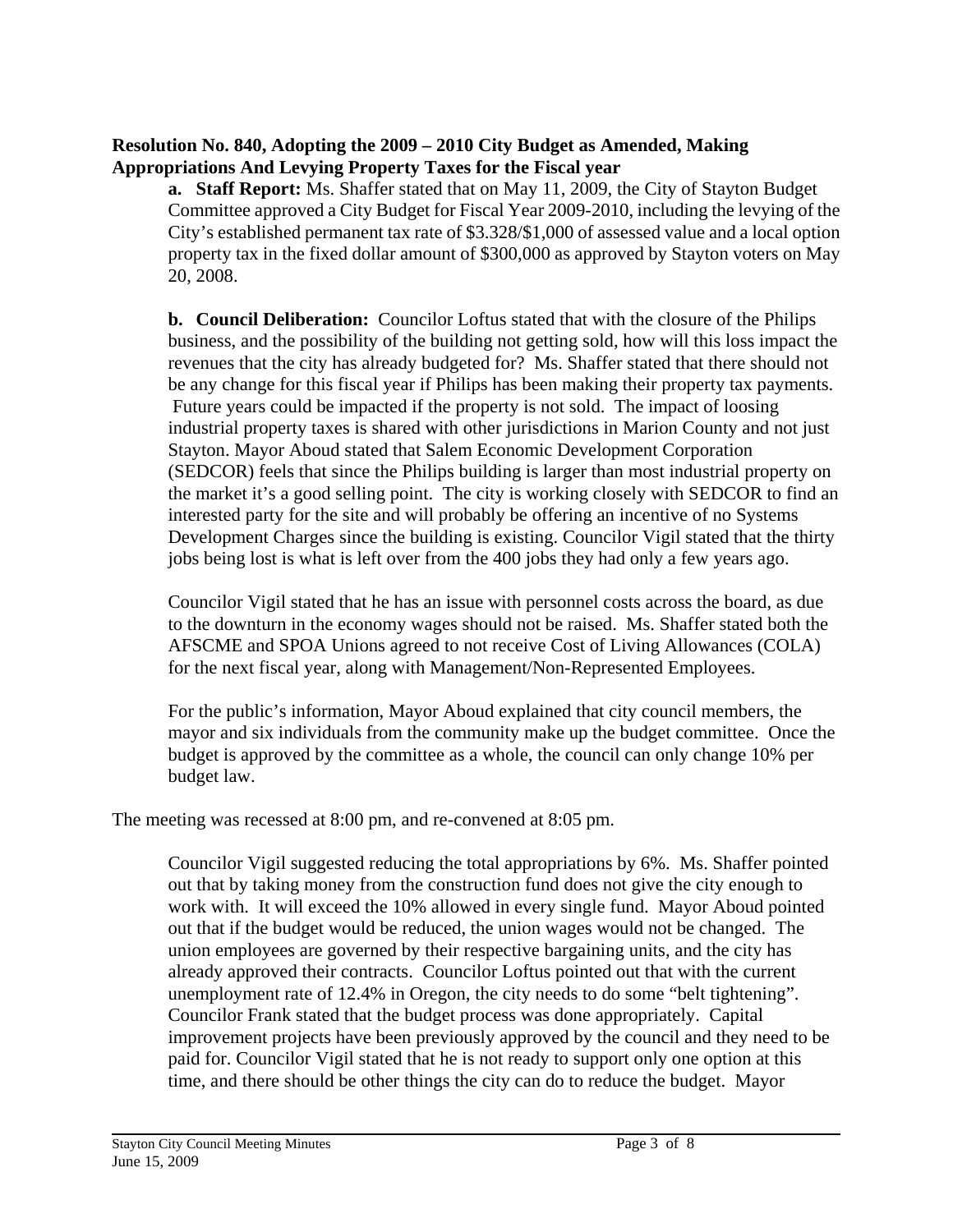Aboud pointed out that after the budget is adopted it doesn't mean that all the money in the funds need to be spent.

# **c. Council Decision:**

 **MOTION:** From Councilor Frank, seconded by Councilor Hemshorn, to approve Resolution No. 840, Adopting the 2009 – 2010 Budget, Making Appropriations for the 2009 – 2010 Fiscal Year and Levying Taxes for the Fiscal Year as presented.

**DISCUSSION**: Councilor Loftus stated that the maximum amount of the proposed budget in this economy is too high, and asked his fellow council members to reconsider making a decision on the proposed budget at this meeting. Councilor Frank stated that he trusts the budget committee, staff and his fellow councilors on what has been done with the budget preparation.

**MOTION PASSED**: 3 (ayes/Frank, Hemshorn, Walters) 2 (nays/Loftus & Vigil)

# **Resolution No. 842, Water Rate Increase**

**a. Staff Report:** Referring to the staff memorandum in the council packet, Mr. Kinney explained why a water rate increase is recommended, and the estimated revenue changes. Table one shows water rate increases since 2006. The rate increases were adopted to finance capital improvements, operating costs of the water system and debt service.

**b. Council Deliberation:** Councilor Loftus asked if Norpac had been notified that the city is proposing to raise water rates. Mayor Aboud stated that a representative from Norpac attends the Commissioner's Breakfast monthly meetings. And, the issue of increased water rates has been discussed. Councilor Frank asked how much a residential water bill will be raised per month. Ms. Shaffer stated approximately \$3 if the rates are raised 12%. Councilor Frank asked if the city has seen a savings from the leak detection work that has been conducted. Mr. Kinney stated that the cost reduction that is seen is the cost for pumping, which is minimal. Councilor Frank asked what impact a 10% increase would have on debt collection. Mr. Kinney stated that at 10% it would be approximately \$20,000 for one year in revenue reduction. It would not affect the city's ability of paying back the loan, but it would impact repair projects and replacement of water lines. Councilor Vigil stated that when the rates were raised last year he was under the understanding that the percentage would be going down and not up. Councilor Loftus stated that if the rates need to be raised why not wait until the economy is better. Ms. Shaffer stated that shutoffs for non payment have gone down, as opposed to going up in these difficult economic times. Mayor Aboud stated that the city has to pay back loans that the council has already approved. When jurisdictions apply for loans they need to demonstrate that they can raise the funds to pay back the loans. Councilor Loftus suggested deferring an increase to a later date when the economy is better.

# **c. Council Decision**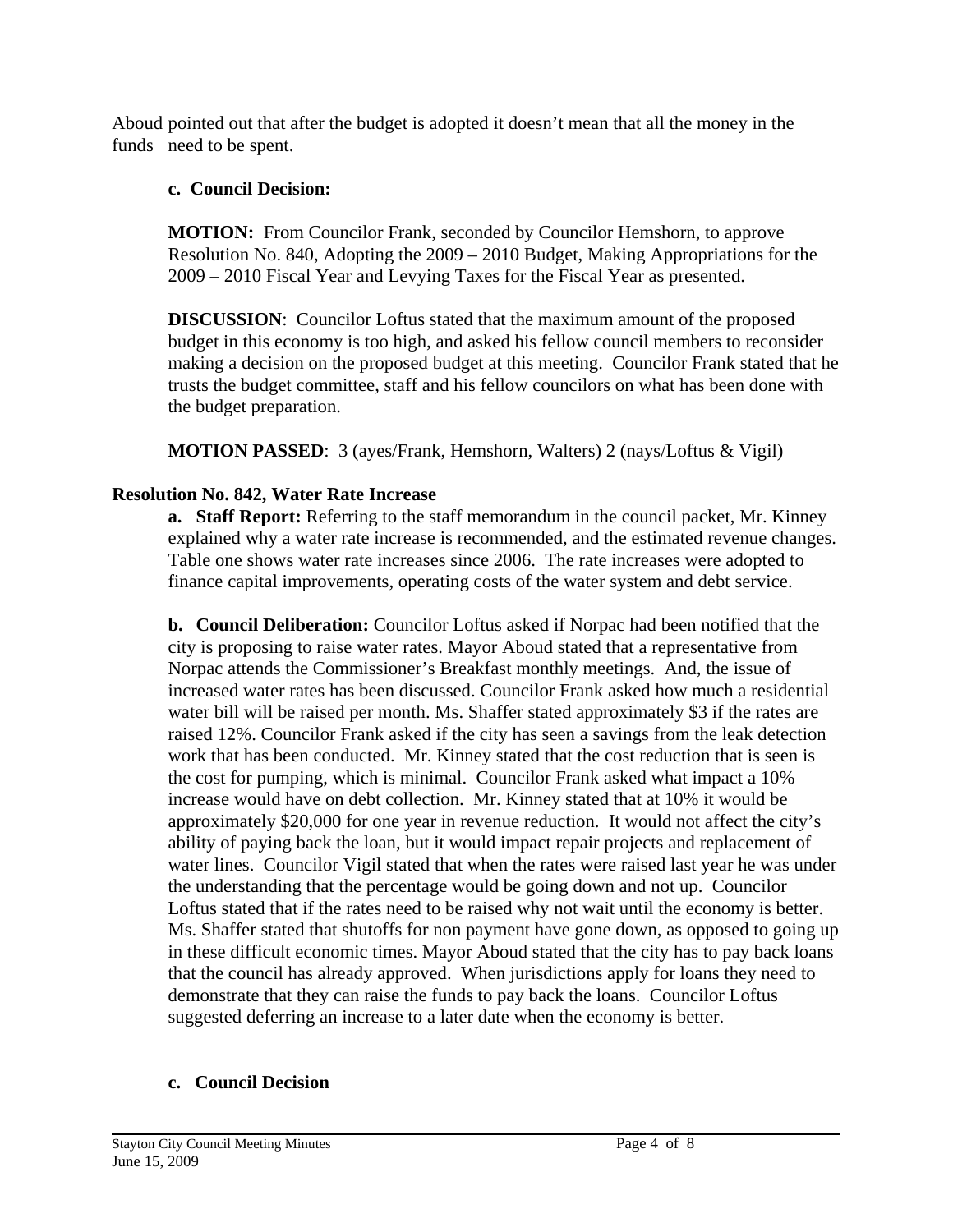**MOTION:** From Councilor Frank, seconded by Councilor Hemshorn, to adopt Resolution 842 the water rate increase from 12% to 10% effective July 01, 2009.

**DISCUSSION:** Councilor Vigil suggested not increasing the rates in July as citizens are consuming more water for irrigation during that time of year.

**MOTION AMENDED**: From Councilor Vigil, seconded by Councilor Loftus, to modify the motion to delay the increase until October 01, 2009.

**DISCUSSION**: Councilor Loftus asked if staff would make a BOLD notation on the water and sewer bills that a water rate increase is proposed. Mr. Kinney stated notification will be placed in the bills that an increase is proposed. Councilor Frank asked what the proposed impact on revenue would be if the increase does not take place for three months. Mr. Kinney stated it would be in the \$40,000 to \$50,000 range as the summer season usage is higher.

**AMENDED MOTION FAILED**: 1 (aye/Vigil) 3 (nays/Frank, Hemshorn, Walters) 1 abstention (Loftus).

**DISCUSSION**: Councilor Loftus stated that he cannot support a motion to raise the rates as it could have a negative economic impact on Norpac, and he would not want to see another business leave town. Councilor Frank stated that the water rate increase is necessary and needs to be done to pay for loans the city has already agreed to. Councilor Vigil stated that an increase in peak season would hurt Norpac.

**ORIGINAL MOTION PASSED**: 3 (aye, Frank, Hemshorn, Walters) 2 (nays, Loftus & Vigil)

# **Wastewater Treatment Plant Improvements (WWTP) / Engineering Services Agreement with Keller Associates**

 **a. Staff Report:** Mr. Kinney reviewed his staff memorandum included in the council packet regarding the Engineering Services Agreement with Keller Associates. The City has a Mutual Agreement and Order (MAO) with Department of Environmental Quality (DEQ) to complete design improvements to the WWTP by November 2009, to prevent further violations of the City's National Pollutant Discharge Elimination System (NPDES) waste discharge permit. DEQ has given preliminary approval of the Pre- Design Report of the improvement project.

**b. Council Deliberation:** Mayor Aboud asked Mr. Kinney if the engineering services agreement is starting the process of the city complying with the DEQ requirements. Mr. Kinney answered in the affirmative. He stated that the recommended improvements are in the report. Depending on the amount of funding the city is able to obtain will determine how many of the improvements will get completed. Councilor Loftus asked what the amount of fines would be for non compliance of the permit. Mr. Kinney stated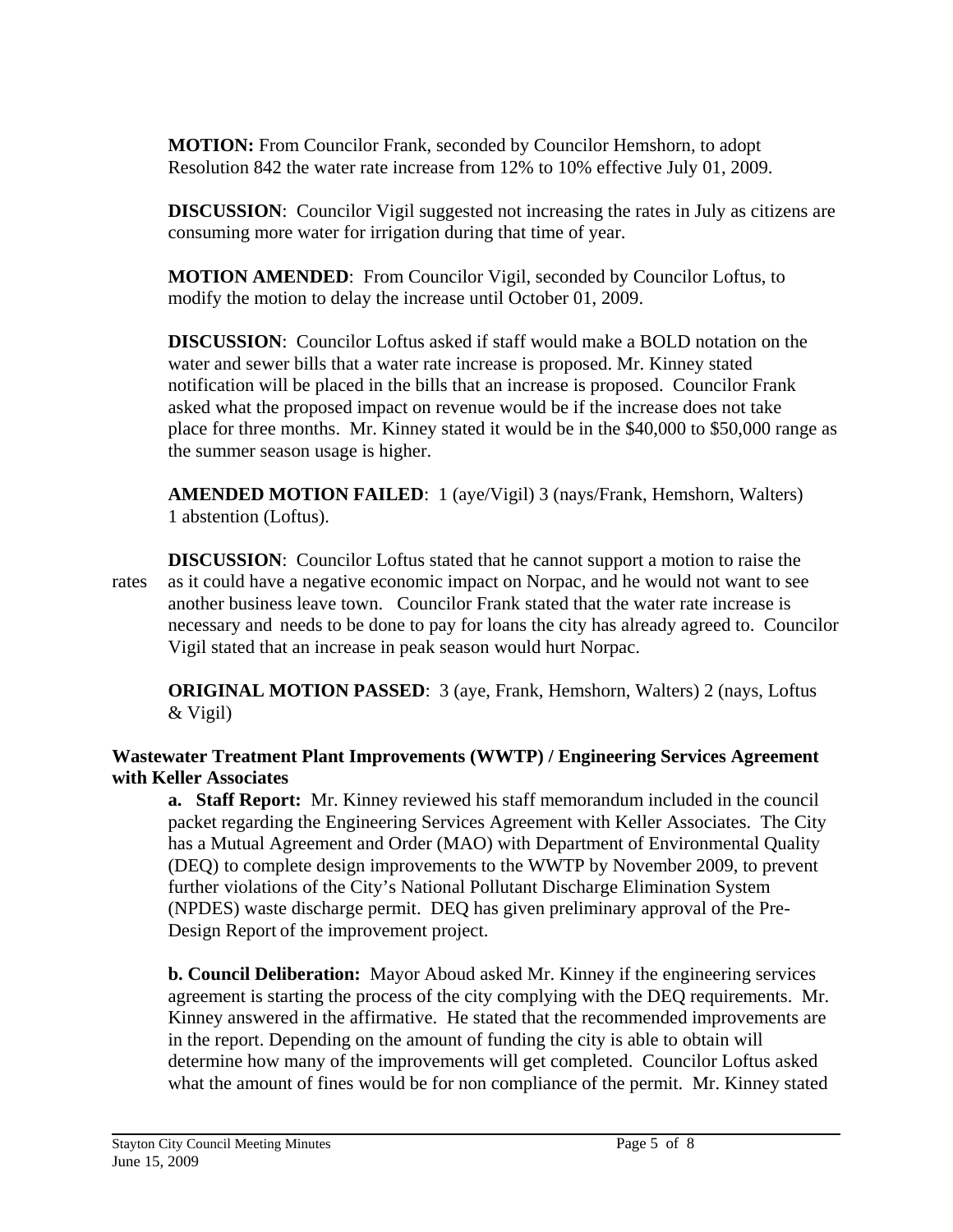that it depends on what is out of compliance and the amount of discharge that takes place. Councilor Loftus asked if a citizen could petition the city if they are against the rate increase for water and or sewer. Mr. Rhoten stated that a citizen could take action by the council on a referendum. Councilor Loftus asked if the city pays for Keller Associates air time and travel per diem. Mr. Kinney stated that hourly work is charged at an hourly rate, but it's a lump sum not to exceed for the base design. If they have to make numerous trips no additional charges are incurred by the city.

#### **c. Council Decision:**

 **MOTION:** From Councilor Hemshorn, seconded by Councilor Walters, to move to approve the Engineering Services Agreement with Keller Associates for design of the Stayton Wastewater Treatment Plant improvements in the estimated amount of \$815,700.

 **MOTION PASSED:** 5 (ayes, Frank, Hemshorn, Loftus, Vigil & Walters)

#### **Wastewater Treatment Plan Improvements/ Sewer Rate Increase**

 **a. Staff Report:** Mr. Kinney stated that staff is suggesting that the council delay enacting a rate increase and possibly modify the sewer rate once staff has additional information on the project financing.

 **b. Council Deliberation:** Consensus of the council was to delay enacting a rate increase until they have more information regarding funding of the project.

# **STAFF/COMMISSION REPORTS**

# **City Administrator's Report – Don Eubank**

**a. Town Hall Meetings (verbal):** A town hall meeting was scheduled for Thursday, July 23, 2009, 6:30 pm – 8:30 pm, Santiam Memorial Hospital Auditorium.

**b. Philips Products, Inc.:** Mr. Eubank reviewed his staff memorandum included in the council packet. In closing, he stated that the "sky is not falling" and that the city supports existing business anyway they can and encourages new business to join the community by providing Efficient, Effective, Friendly, Transparent, Honest and Fair City Government.

Councilor Frank stated that when a citizen has a compliment or complaint for the city how should he handle it? Mr. Eubank stated that if that occurs take the name and phone number and refer it to city staff to follow up on.

# **Acting Police Chief's Report – Presented by Sergeant Meeks**

**a. Monthly Crime Rate Comparison Statistical Sheets:** Councilor Loftus stated that he appreciated the police department e-mailing the councilors regarding the recent elude. It provided him with information to answer citizen questions regarding the incident.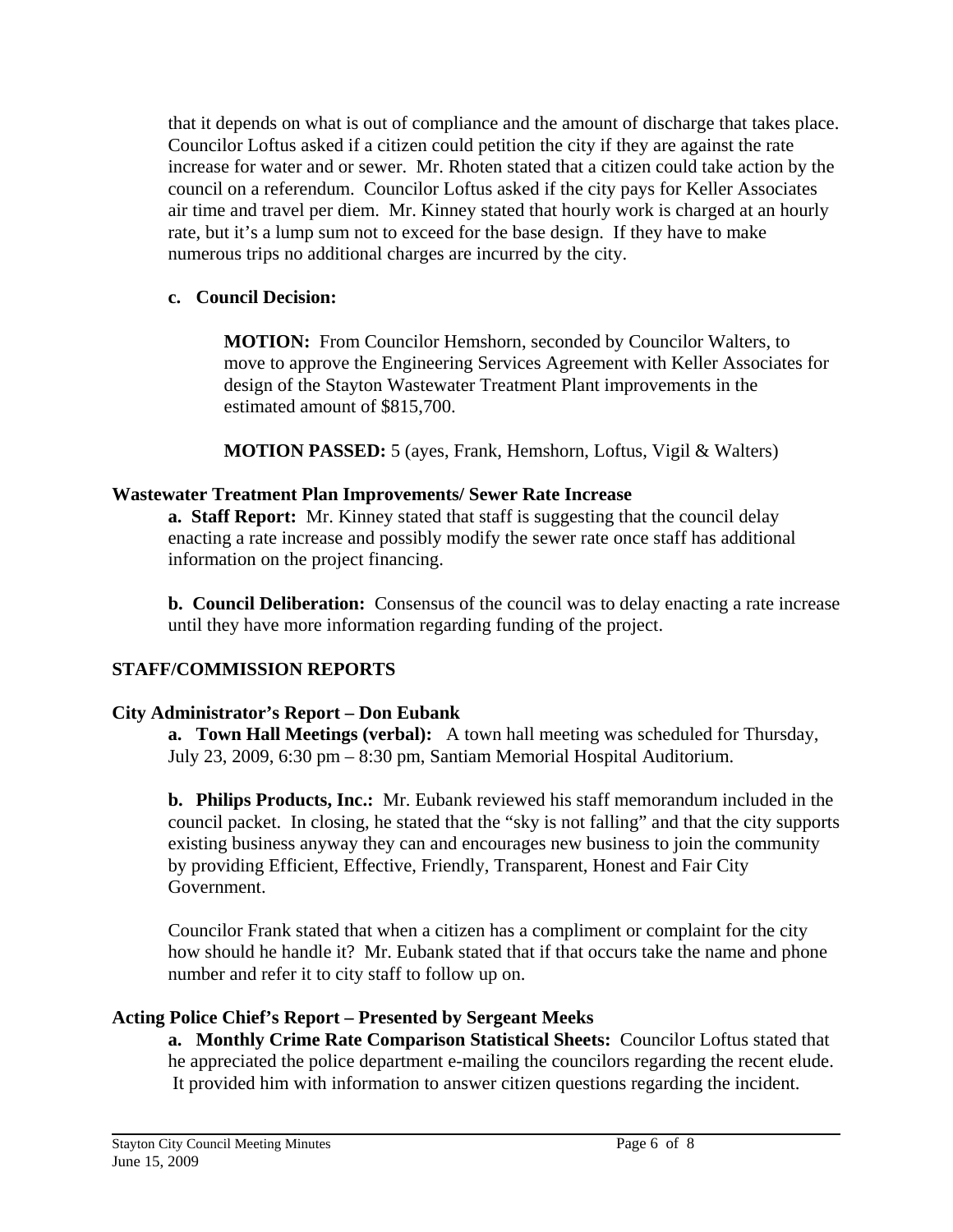Ms. Meyers thanked the police department for their quick response to the library area recently, when juveniles were pulling up plants on adjacent properties. After officers contacted parents, the juveniles were back raking up the debris they had left behind.

**b. Request from Mt. Pleasant Church re: Title 5 Business Licenses, Permits & Regulations:** No discussion.

#### **Finance Director's Report – Christine Shaffer**

 **a. Monthly Finance Department Report:** No discussion.

#### **Library Director's Report – Louise Meyers**

 **a. May 2009 Activities:** Councilor Loftus asked about the room fees showing zero in May monthly report, the meeting room use at 252 and no internet use. Ms. Meyers stated that somehow she neglected to fill in the blank. A lot of groups are exempted from paying a meeting room fee and the 252 represents people and not rentals. Councilor Loftus stated that the new format is great and very helpful.

# **Public Works Director's Report – Dave Kinney**

**a. May 2009 Monthly Operating Report:** Councilor Vigil pointed out that the surface of the tennis court area needs to be cleaned off. Mr. Kinney stated that staff is aware of the situation and is working on it. Councilor Vigil asked if the city would qualify for any grants to repair the community center kitchen? Mr. Kinney stated it would help but not necessarily qualify the city.

**b. Local Option Gas Tax:** Mr. Kinney reviewed his staff report included in the council packet. If the council wishes to pursue adopting a local option gas tax they need to do it soon.In May the Oregon Legislature adopted a transportation bill which prohibits cities and counties from imposing local option gas taxes beginning in late September 2009. If the city is interested in imposing a local option gas tax they have two options. Adopt an ordinance that will be in effect prior to September 15, 2009 or adopt an ordinance that will be effective before July 16, 2009, that will refer a gas tax to the voters at the special election of September 15, 2009. Mayor Aboud asked if an ordinance can be passed before the bill goes into effect, but not actually start implementing the gas tax until later. Mr. Kinney stated that he has a call into the league and is awaiting their return call for an answer. Councilors Hemshorn, Frank and Walters stated that they would like to see it on the July 06, 2009 agenda.

# **Pool Manager's Report – Rebekah Meeks**

 **a. May 2009 Pool Monthly Operating Report:** No discussion.

# **PRESENTATIONS/COMMENTS FROM THE PUBLIC**

**a. Allison McKenzie, GROW North Santiam:** Ms. McKenzie stated that she is an Enterprise Facilitator and conducts free business coaching to assess a businesses strengths and weaknesses. In order to pursue Council Goal 6: Efficient, Effective, Friendly, Transparent, Honest & Fair, City Government, she met with city department heads in a